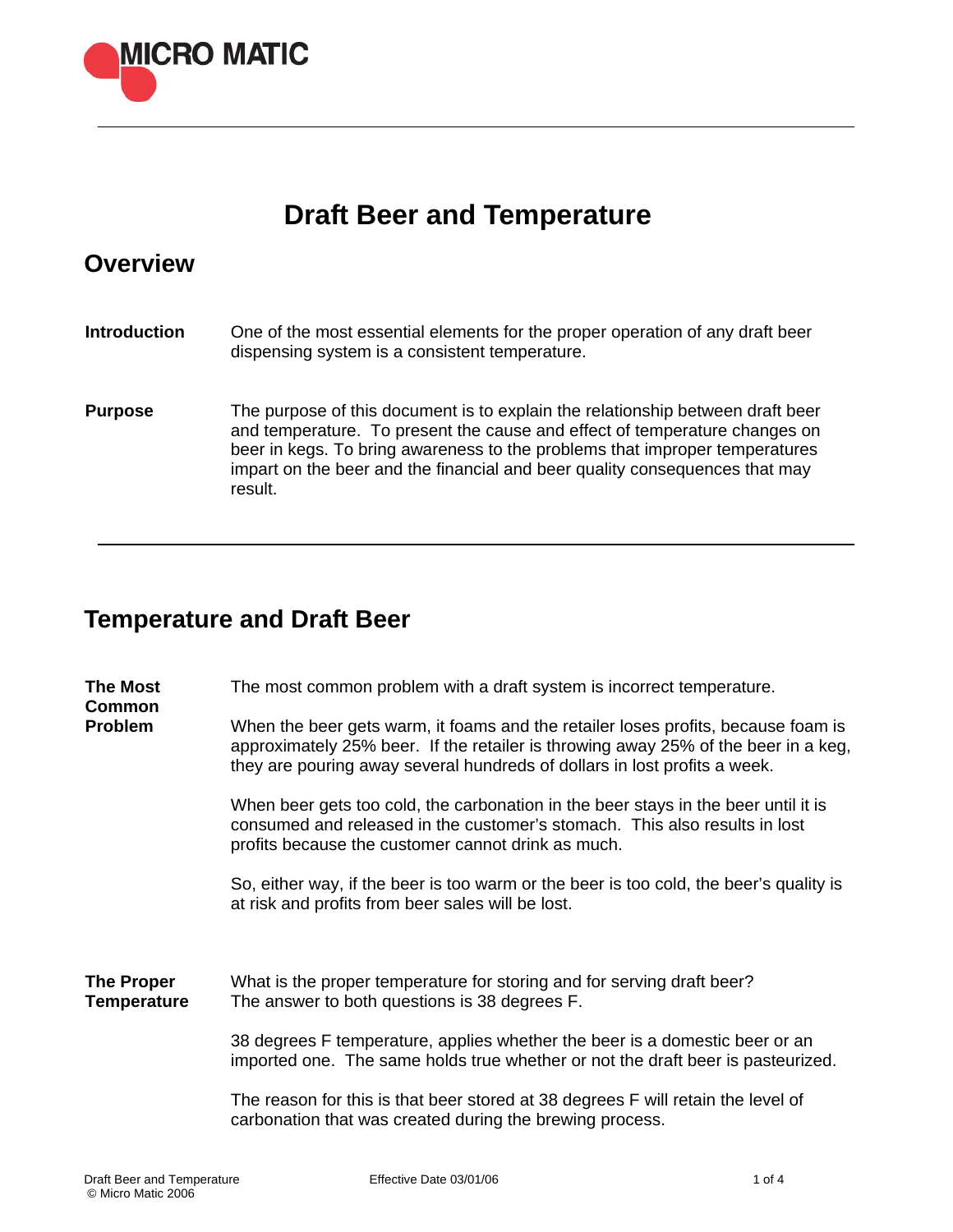

#### **Temperature and Draft Beer (continued)**

**If Beer's Temperature is Too Warm**  Allowing keg beer to warm up will cause the carbonation to be released from the beer while it is still in the keg, causing foaming. The foaming occurs because the pressure being applied to the keg is no longer enough to keep the carbonation in the beer.

> This results in foam (profits) being poured down the drain because the foam is released when the faucet is opened.

**!** Once the carbonation in the beer has been released, it will affect the taste and appearance of the product being served.

**If Beer's Temperature is Too Cold**  Having the beer too cold causes the carbonation to stay in the beer. This results in the beer glass being overfilled, and profits being lost. In addition, if the keg is too cold and the applied pressure remains at the same setting for 38 degrees, too much pressure is applied and the beer may over carbonate if not used in a short time. The beer will be wild and foamy at the faucet.

### **Temperature Changes**

**Taking the Beer's Temperature**  Thermometers should be placed in liquid inside the beer cooler in order to accurately measure the temperature in the cooler.

The temperature of the beer at the faucet should also be measured to determine if the beer is warming up as it travels through the system from the keg to the faucet.

When possible, the temperature of the beer inside the keg should also be taken in order to determine whether or not the proper temperature is achieved. When using a kegerator or a through-the-wall direct draw system, after pouring off a couple of glasses, you will be pouring beer directly from the keg. In long draw systems, to measure the temperature of the beer in the keg, you will need either a temperature strip mounted on the side of the keg, or a hand held pump to dispense beer right from the keg.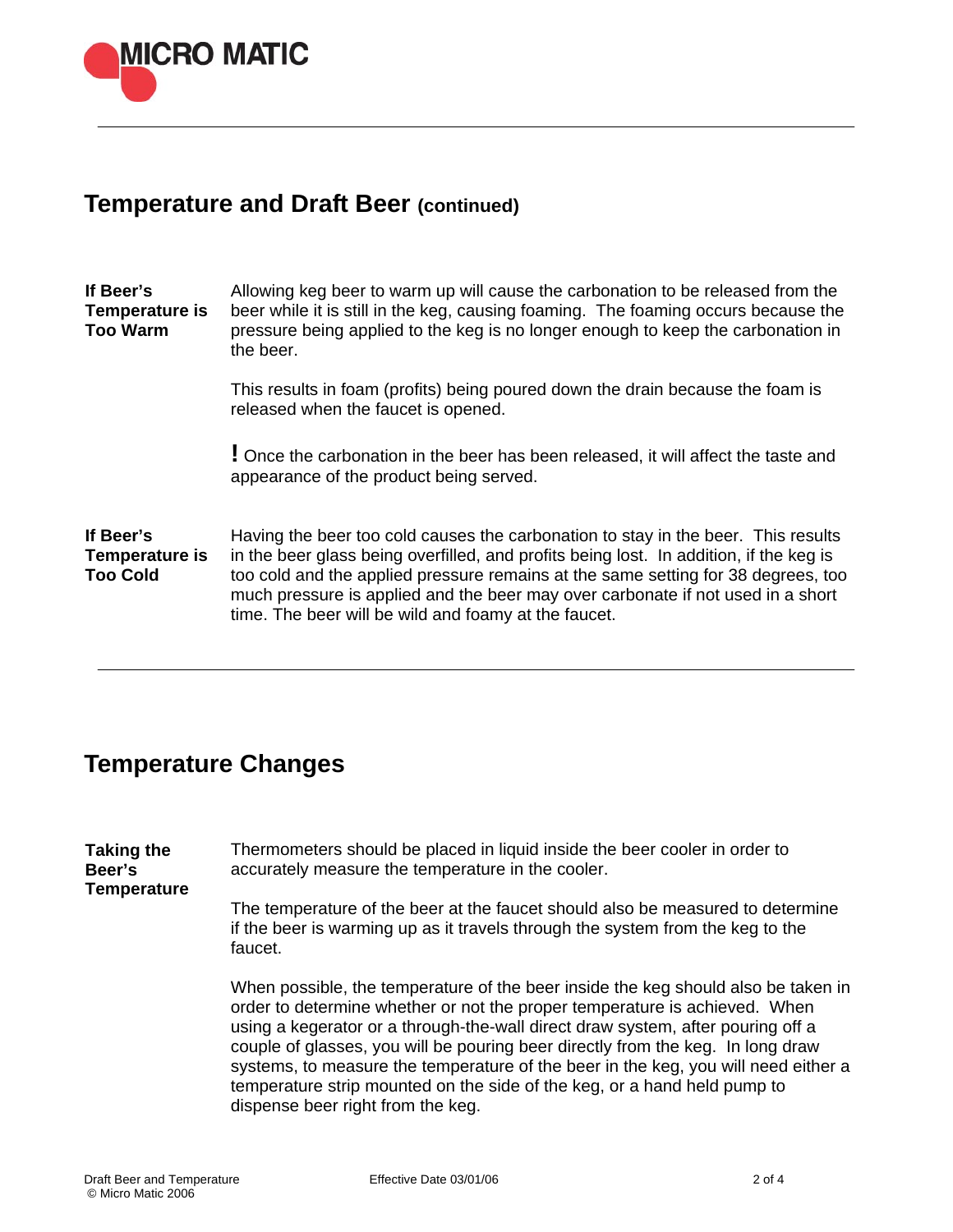

# **Temperature Changes (continued)**

| Why<br><b>Temperature</b><br><b>Changes</b>                   | It takes approximately 4 hours for a keg of beer to warm up from 38 degrees to 48<br>degrees, however, it can take over 10 hours for a 48 degree keg to cool down to<br>38 degrees.                                                                                                                                                                                                                                                                                                                                                                                                                                |
|---------------------------------------------------------------|--------------------------------------------------------------------------------------------------------------------------------------------------------------------------------------------------------------------------------------------------------------------------------------------------------------------------------------------------------------------------------------------------------------------------------------------------------------------------------------------------------------------------------------------------------------------------------------------------------------------|
|                                                               | There are several reasons why a keg's temperature increases.                                                                                                                                                                                                                                                                                                                                                                                                                                                                                                                                                       |
|                                                               | One is poor refrigeration. If the keg box, or walk in cooler refrigeration unit is<br>malfunctioning, the kegs stored inside will warm up over time.                                                                                                                                                                                                                                                                                                                                                                                                                                                               |
|                                                               | If the door to the box or cooler is left opened, or continuously opened and closed,<br>the temperature inside the unit will increase, and the keg will warm up resulting in<br>foam.                                                                                                                                                                                                                                                                                                                                                                                                                               |
|                                                               | Another reason why the keg could be warm is related to when the keg was<br>delivered. A keg of beer that has been on a delivery truck for several hours going<br>to be warmer than 38 degrees F when it arrives at the retailers location.                                                                                                                                                                                                                                                                                                                                                                         |
|                                                               | A fourth reason could be the venue at which the beer is served. If it is a picnic or<br>special event, chances are good that the keg has been left outside, and allowed<br>to warm up.                                                                                                                                                                                                                                                                                                                                                                                                                             |
| <b>Preventing</b><br><b>Temperature</b><br><b>Changes</b>     | To prevent foaming, make sure that the refrigeration unit is properly maintained,<br>and capable of maintaining 38 degrees F. In addition, make certain that the unit<br>is used only for the storage of the beer kegs. Placing other items in the unit will<br>lead to people opening and closing the cooler door, and this will warm the cooler.<br>If other items must be stored in the cooler, you should mount heavy duty plastic<br>strips at the doorway to prevent cooling loss, or place a curtain of the strips half<br>way inside the cooler, and store the beer on the side furthest from the doorway. |
| <b>Uncontrollable</b><br><b>Temperature</b><br><b>Changes</b> | If temperature changes are uncontrollable, an effective way to prevent<br>temperature fluctuations from negatively impacting your kegs is to install a gas<br>blender. A blender will help to ensure that the proper amount of blended gas is<br>being applied to the keg at all times.                                                                                                                                                                                                                                                                                                                            |
|                                                               | See the article on, "Blended Gasses" for more information.                                                                                                                                                                                                                                                                                                                                                                                                                                                                                                                                                         |